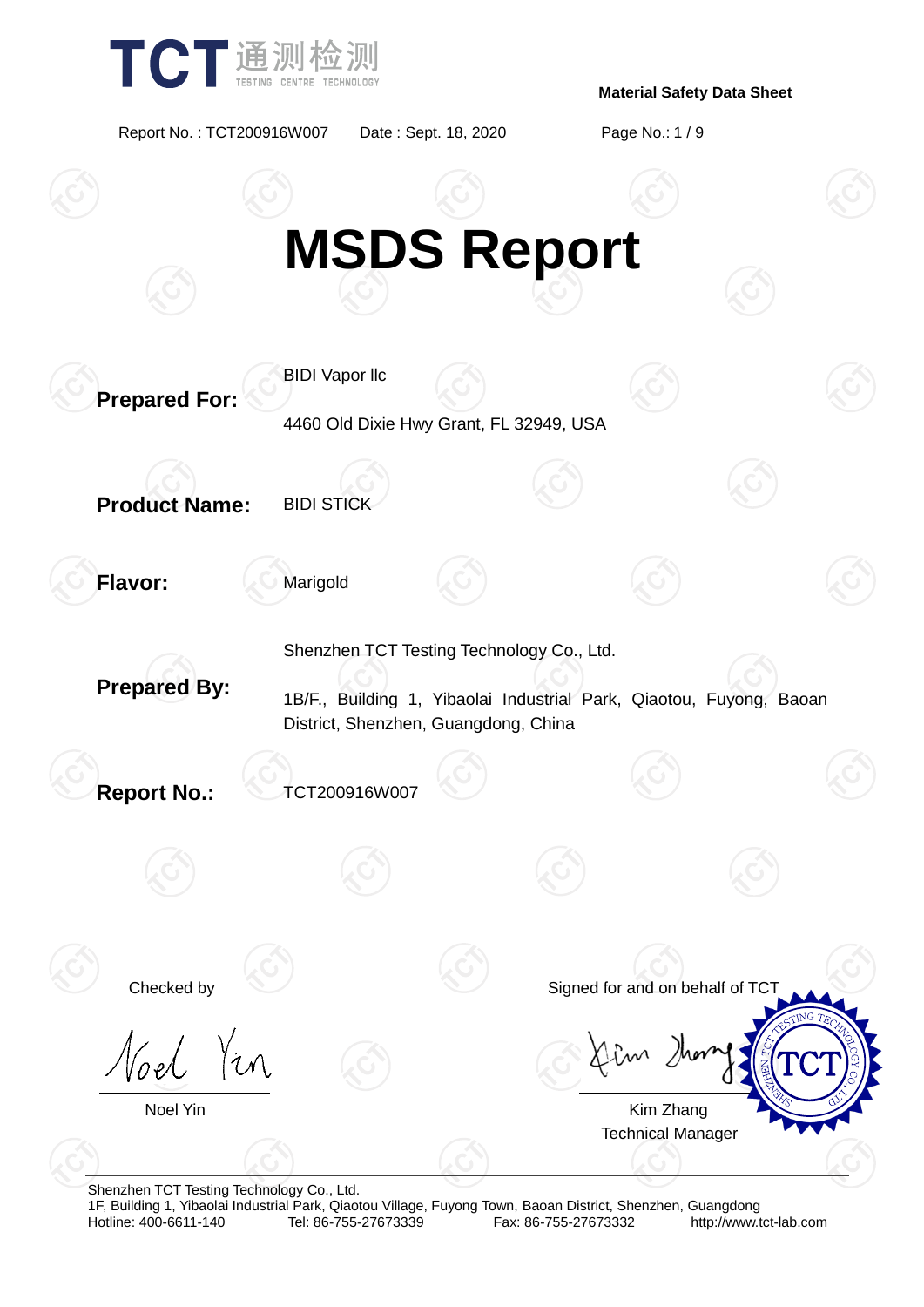

Report No. : TCT200916W007 Date : Sept. 18, 2020 Page No.: 2 / 9

# **Material Safety Data Sheet**

**Regulation (EC) No 1907/2006 (REACH), Annex II**



Shenzhen TCT Testing Technology Co., Ltd.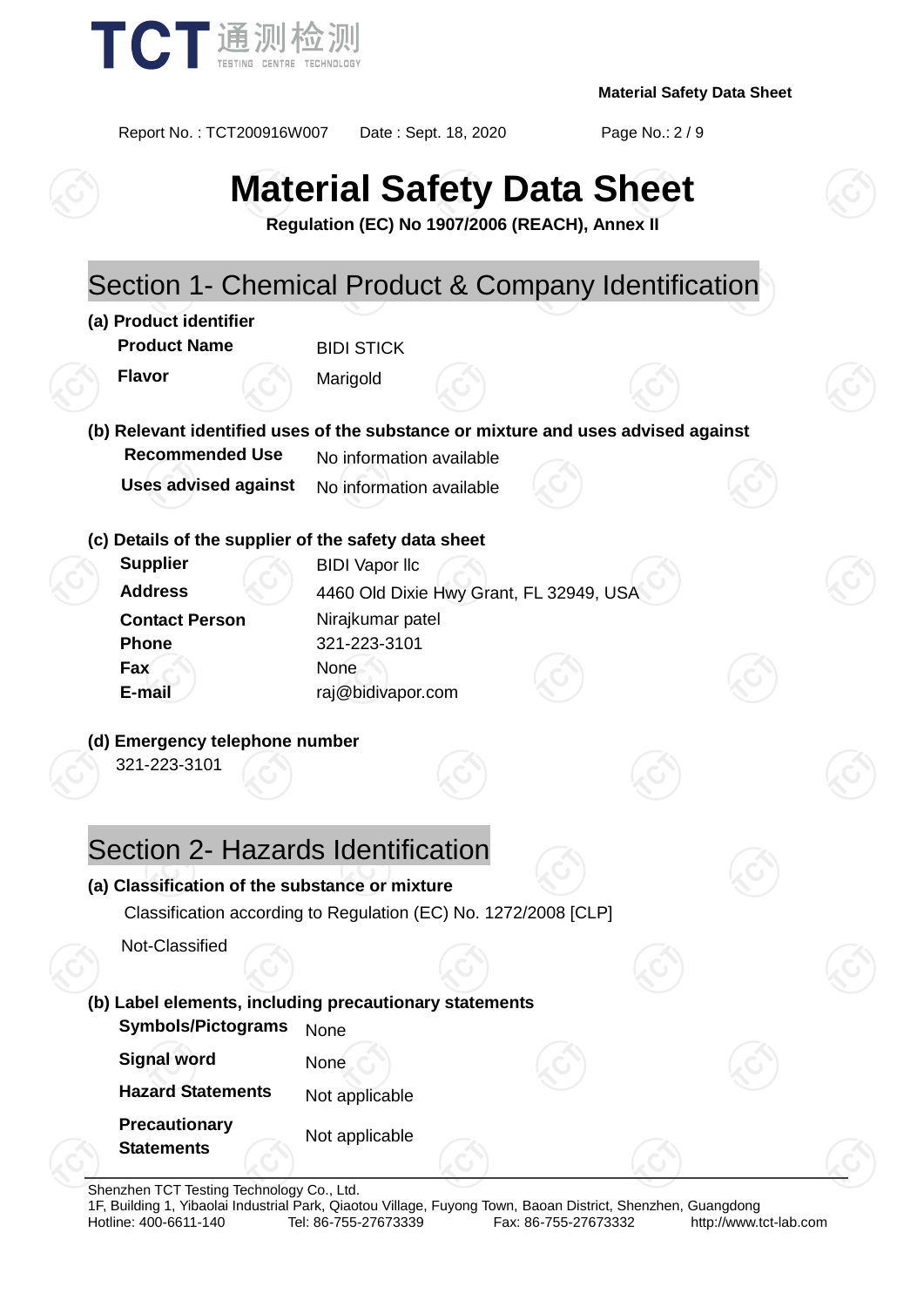

Report No. : TCT200916W007 Date : Sept. 18, 2020 Page No.: 3 / 9

**(c) Other hazards**

No information available





# Section 3- Composition/Information on Ingredients

### **(a) BIDI STICK is a mixture**

| <b>Chemical Name</b>        | <b>CAS No.</b>  | <b>CONTENT%</b> |  |  |
|-----------------------------|-----------------|-----------------|--|--|
| Isoamyl acetate             | 123-92-2        | 0.356           |  |  |
| <b>Nicotine</b>             | 54-11-5         | 5.89            |  |  |
| Benzoic acid                | 65-85-0         | 7.03            |  |  |
| Propylene Glycol            | $57 - 55 - 6$   | 56.0            |  |  |
| Glycerol                    | $56 - 81 - 5$   | 25.5            |  |  |
| Ethanol                     | 64-17-5         | 3.15            |  |  |
| Menthol                     | 89-78-1         | 1.71            |  |  |
| Ethyl butanoate             | 105-54-4        | 0.022           |  |  |
| Myrcene                     | 123-35-3        | 0.002           |  |  |
| D-Limonene                  | 5989-27-5       | 0.014           |  |  |
| Butanoic acid, butyl ester  | 109-21-7        | 0.014           |  |  |
| trans-Ocimene               | $3779 - 61 - 1$ | 0.004           |  |  |
| beta-Ocimene                | 13877-91-3      | 0.003           |  |  |
| cis-3-Hexene-1-ol           | 928-96-1        | 0.001           |  |  |
| Acetic acid                 | 64-19-7         | 0.014           |  |  |
| alpha-Methylbenzyl acetate  | 93-92-5         | 0.034           |  |  |
| Allyl cyclohexanepropionate | 2705-87-5       | 0.034           |  |  |
| gamma-Butylbutyrolactone    | 104-50-7        | 0.014           |  |  |
| Ethyl maltol                | 4940-11-8       | 0.061           |  |  |
| Furaneol                    | 3658-77-3       | 0.003           |  |  |
| Triacetin                   | 102-76-1        | 0.115           |  |  |
| gamma-Decalactone           | 706-14-9        | 0.029           |  |  |

# Section 4- First Aid Measures

#### **(a) Description of first aid measures**

**General advice** In case of accident or unwellness, seek medical advice immediately **Inhalation** If fumes or combustion products are inhaled, remove victim to fresh air and keep at rest in a position comfortable for breathing. Get medical advice/attention if you feel unwell

**Ingestion** Give water to rinse out mouth, then drink plenty of water, vomiting, and go to a doctor

Shenzhen TCT Testing Technology Co., Ltd.

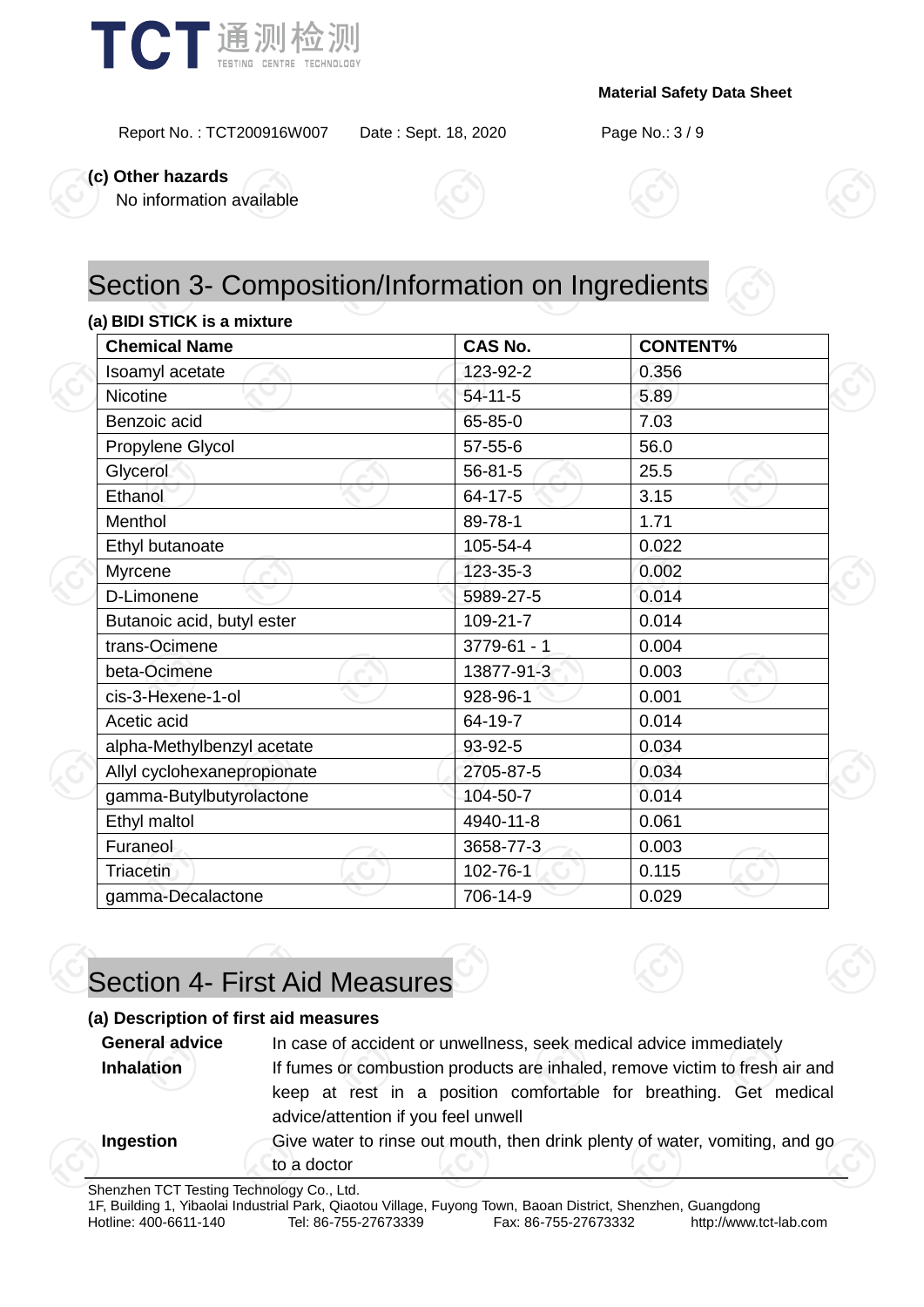

Report No. : TCT200916W007 Date : Sept. 18, 2020 Page No.: 4 / 9

**Eye contact** Keep eyelids apart and away from eye and moving the eyelids by lifting the upper and lower lids occasionally, flush eyes with plenty of water or saline water for at least 15 minutes, call a physician if irritation persists. **Skin contact** Wash off immediately with soap and plenty of water while removing all contaminated clothes and shoes. Wash contaminated clothing before reuse. If skin irritation persists, call a physician.

### **(b) Most important symptoms and effects, both acute and delayed**

No information available

**(c) Indication of any immediate medical attention and special treatment needed** Treat symptomatically

### Section 5- Fire Fighting Measures

**(a) Extinguishing media Suitable extinguishing media** water, CO<sub>2</sub>, Dry chemical powder, Foam **Unsuitable extinguishing media** No information available

**(b) Special hazards arising from the substance or mixture** No information available

### **(c) Special protective equipment and precautions for fire-fighters**

Firefighters should wear self-contained breathing apparatus and full firefighting turnout gear; Prevent, by any means available, spillage from entering drains or water courses; Use water delivered as a fine spray to control fire and cool adjacent area.

### Section 6- Accidental Release Measures

### **(a) Personal precautions, protective equipment and emergency procedures**

Evacuate personnel to safe areas. Avoid contact with skin, eyes or clothing. Ensure adequate ventilation, especially in confined areas. Do not breathe dust/fume/gas/mist/vapors/spray.

### **(b) Environmental precautions**

Prevent product from entering drains

Shenzhen TCT Testing Technology Co., Ltd. 1F, Building 1, Yibaolai Industrial Park, Qiaotou Village, Fuyong Town, Baoan District, Shenzhen, Guangdong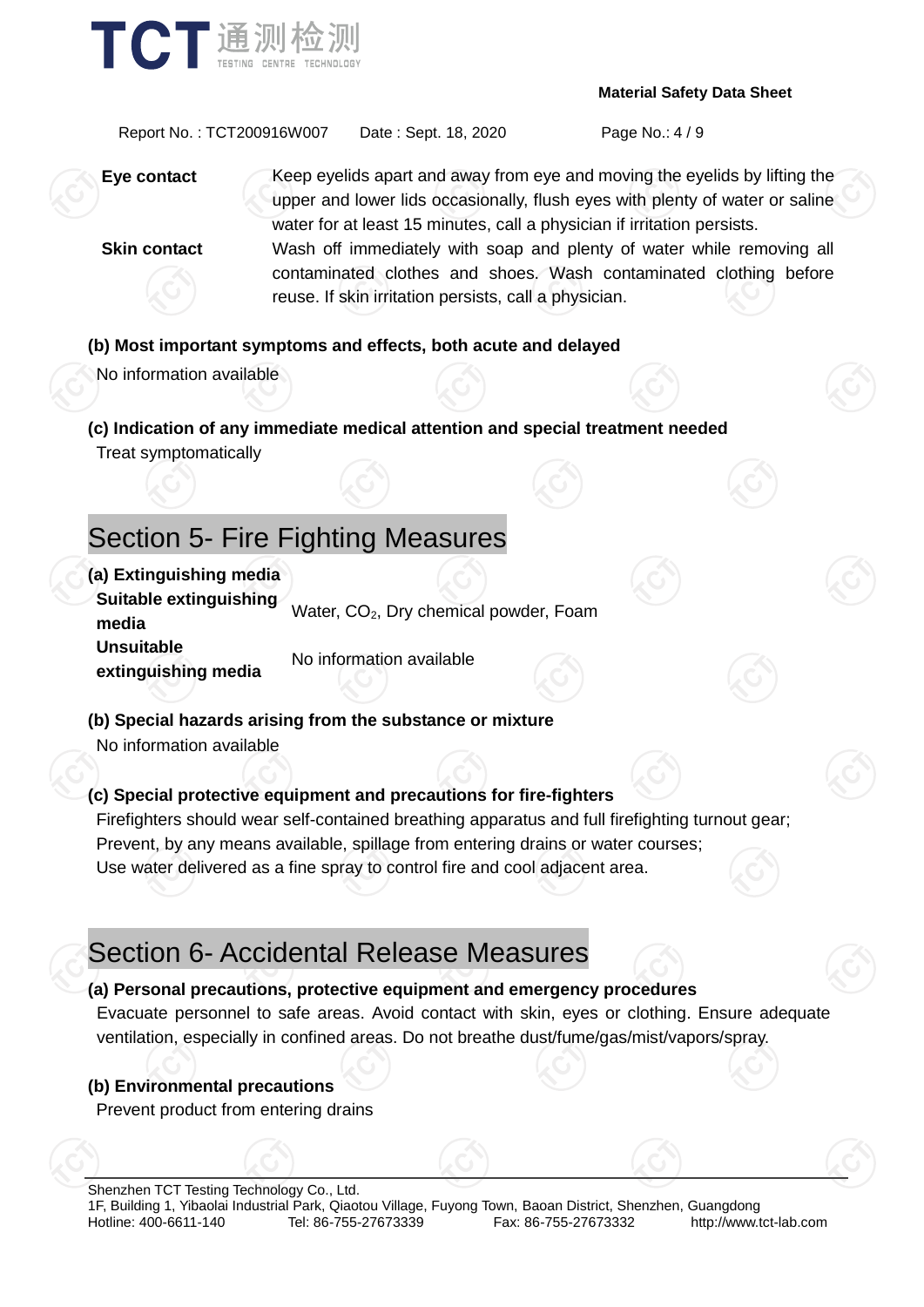

Report No. : TCT200916W007 Date : Sept. 18, 2020 Page No.: 5 / 9

**(c) Methods and material for containment and cleaning up**

Pick up and transfer to properly labeled containers. Avoid generation of dust

### Section 7- Handling and Storage

### **(a) Precautions for safe handling**

Handle in accordance with good industrial hygiene and safety practice. Avoid contact with skin, eyes or clothing. Avoid generation of dust. Do not breathe dust/fume/gas/mist/vapors/spray

### **(b) Conditions for safe storage, including any incompatibilities**

Keep containers tightly closed in a dry, cool and well-ventilated place. Protect from moisture and fire. Store away from Oxidant, acids, halogen, Equipped with corresponding varieties and number of fire equipment and leakage emergency treatment equipment.

### Section 8 - Exposure Controls/Personal Protection

### **(a) Exposure controls**

**Engineering Controls** Ensure adequate ventilation, especially in confined areas

### **(b) Personal protective equipment**

**Personal protective equipment** Respiratory Protection: Special protection is generally not required, but if exposed to dust, it is recommended to wear self absorption filter dust masks

Skin Protection: Wear suitable protective clothing and gloves

Eye Protection: Not necessary under normal conditions. Wearing chemical safety protective glasses if necessary **Hygiene Measures** Wash hands or take a shower after working

### **(c) Environmental exposure controls**

Avoid release to the environment

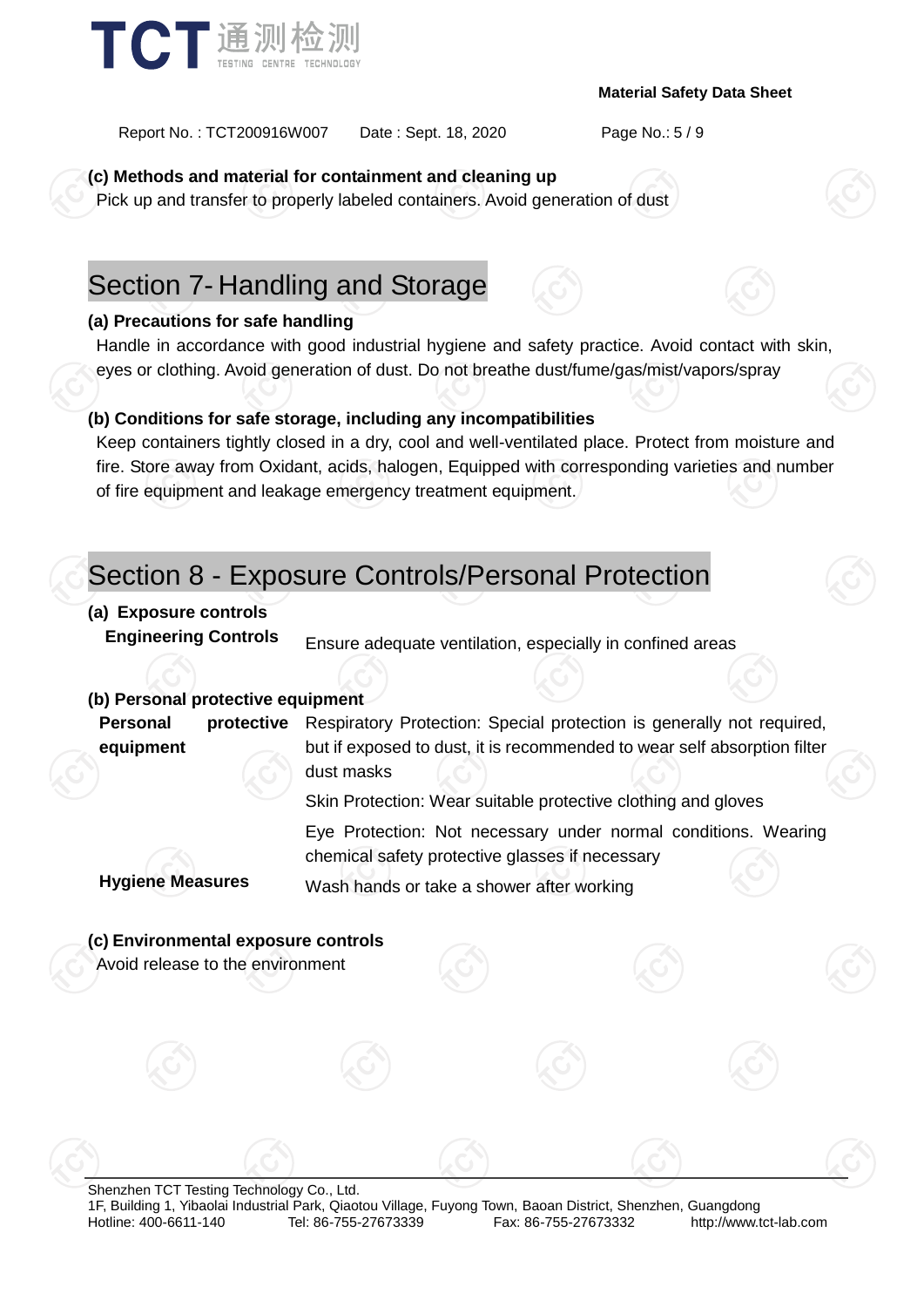

Report No. : TCT200916W007 Date : Sept. 18, 2020 Page No.: 6 / 9

| <b>Section 9- Physical and Chemical Properties</b>        |                    |  |  |  |  |
|-----------------------------------------------------------|--------------------|--|--|--|--|
| <b>Physical State</b>                                     | Appearance: Yellow |  |  |  |  |
|                                                           | Form: Liquid       |  |  |  |  |
|                                                           | Odor: Icy Mango    |  |  |  |  |
| pH, with indication of the<br>concentration               | No data            |  |  |  |  |
| <b>Melting/freezing point</b>                             | No data            |  |  |  |  |
| Boiling Point, initial boiling<br>point and Boiling range | No data            |  |  |  |  |
| <b>Flash Point</b>                                        | No data            |  |  |  |  |
| <b>Evaporation rate</b>                                   | No data            |  |  |  |  |
| <b>Flammability (soil, gas)</b>                           | No data            |  |  |  |  |
| Upper/lower flammability or<br>explosive limits           | No data            |  |  |  |  |
| Vapor pressure                                            | No data            |  |  |  |  |
| Vapor Density (Air = 1)                                   | No data            |  |  |  |  |
| <b>Density/relative density</b>                           | No data            |  |  |  |  |
| <b>Solubility in Water</b>                                | Soluble in water.  |  |  |  |  |
| <b>Autoignition temperature</b>                           | No data            |  |  |  |  |
| <b>Decomposition temperature</b>                          | No data            |  |  |  |  |
| <b>Kinematic viscosity</b>                                | No data            |  |  |  |  |
| <b>Dynamic viscosity</b>                                  | No data            |  |  |  |  |
| <b>Explosive properties</b>                               | No data            |  |  |  |  |
| <b>Oxidizing properties</b>                               | No data            |  |  |  |  |

# Section 10 – Stability and Reactivity

### **(a) Reactivity**

Stable under normal conditions

### **(b) Chemical stability**

Stable under recommended storage conditions

### **(c) Possibility of hazardous reactions**

None under normal processing

Shenzhen TCT Testing Technology Co., Ltd. 1F, Building 1, Yibaolai Industrial Park, Qiaotou Village, Fuyong Town, Baoan District, Shenzhen, Guangdong<br>Hotline: 400-6611-140 Tel: 86-755-27673339 Fax: 86-755-27673332 http://www.tct-lab.com

Fax: 86-755-27673332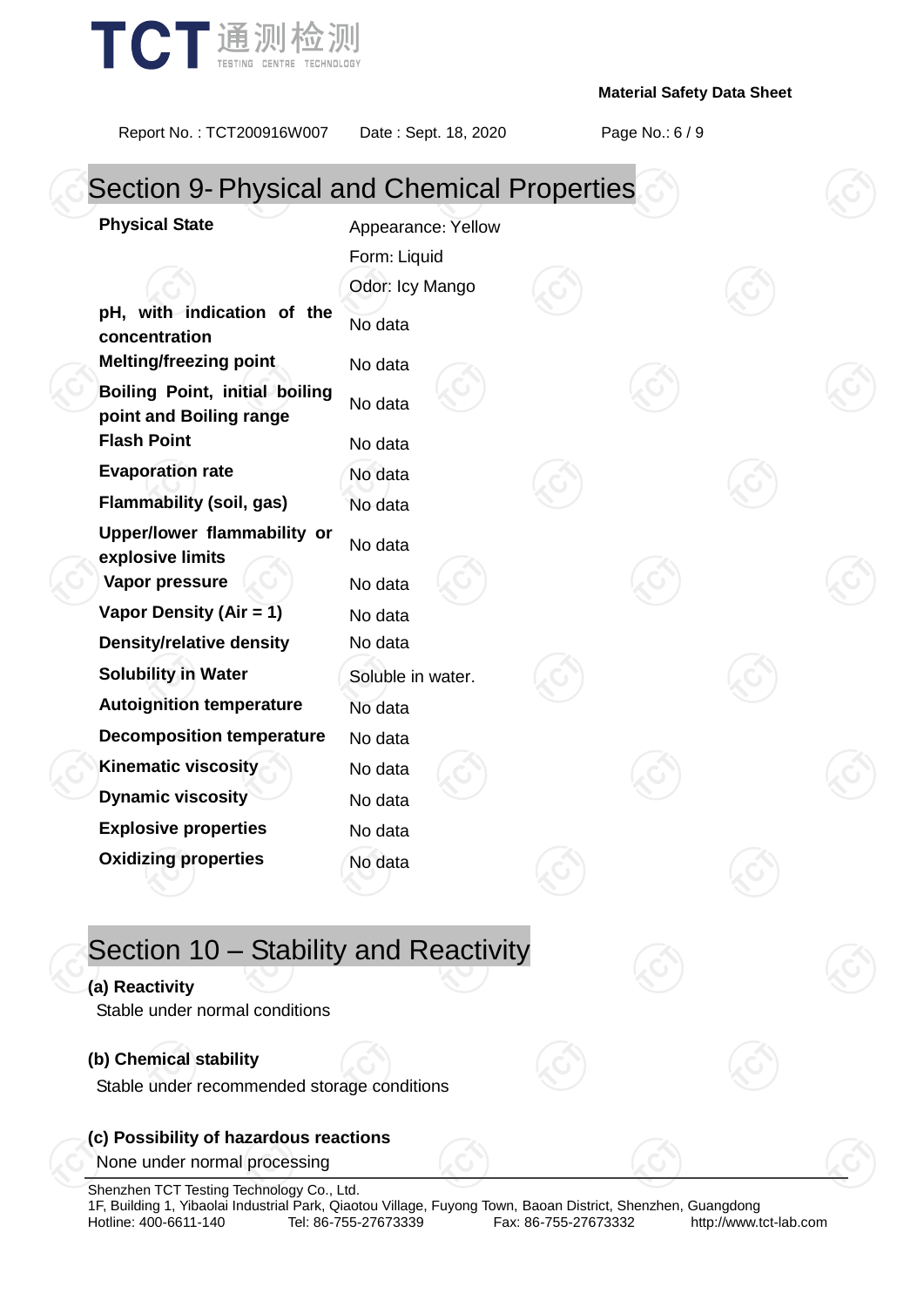

Report No. : TCT200916W007 Date : Sept. 18, 2020 Page No.: 7 / 9

**(d) Conditions to avoid** No information available

**(e) Incompatible materials** No information available

**(f) Hazardous decomposition products**

No information available

# Section 11 – Toxicological Information

### **(a) Information on toxicological effects**

**Acute toxicity** Not classified **Skin corrosion/irritation** Not classified **Serious eye damage/eye irritation Sensitization** Not classified **Germ cell mutagenicity** Not classified **Carcinogenicity** Not classified **Reproductive toxicity** Not classified **STOT - single exposure** Not classified **STOT - repeated exposure** Not classified **Aspiration hazard Not classified** 

### Section 12-Ecological Information

| Toxicity                                   | No information available |
|--------------------------------------------|--------------------------|
| <b>Persistence</b><br>and<br>degradability | No information available |
| <b>Bioaccumulative potential</b>           | No information available |
| <b>Mobility in soil</b>                    | No information available |
| Other adverse effects                      | No information available |

| <b>Toxicity</b>                            | No information available |
|--------------------------------------------|--------------------------|
| <b>Persistence</b><br>and<br>degradability | No information available |
| <b>Bioaccumulative potential</b>           | No information available |
| <b>Mobility in soil</b>                    | No information available |
| Other adverse effects                      | No information available |

Shenzhen TCT Testing Technology Co., Ltd. 1F, Building 1, Yibaolai Industrial Park, Qiaotou Village, Fuyong Town, Baoan District, Shenzhen, Guangdong Fax: 86-755-27673332 http://www.tct-lab.com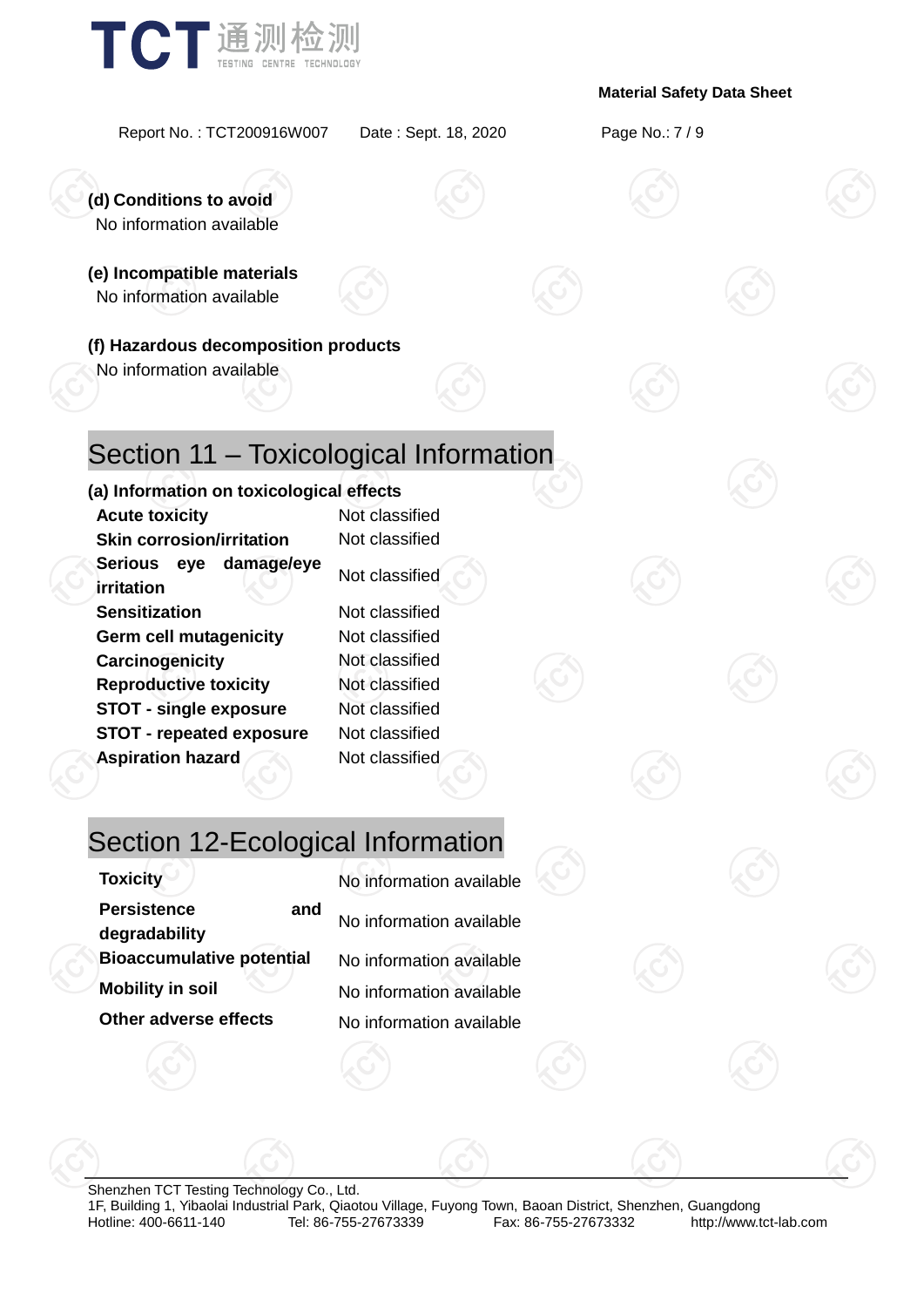



Report No. : TCT200916W007 Date : Sept. 18, 2020 Page No.: 8 / 9

# Section 13 – Disposal Considerations

**Waste treatment methods** Product disposal recommendation: Observe local, state and federal laws and regulations.

> Packaging disposal recommendation: Containers may be recycled or re-used. Observe local, state and federal laws and regulations.

> The potential effects on the environment and human health of the substances used in material; the desirability of not disposing of waste material as unsorted municipal waste and of participating in their separate collection so as to facilitate treatment and recycling;

### Section 14 – Transport Information

**UN Number** Not regulated **Proper shipping name** Not regulated **Hazard Class** Not regulated **Packing Group**  $\leq$  Not regulated **Environmental hazards** Not regulated **Special precautions** No information available **Transport in bulk according to Annex II of MARPOL 73/78**  Not applicable **and the IBC Code**

# Section 15 – Regulatory Information

**Safe, health and environment regulations/ legislation specific for the substance or mixture International laws/ regulations Endanger the safety of information requirements on the label**

Requirements for hazard and safety information on the label

### **Tags according to EU guidelines**

The product should follow the relevant regulations of EU Directive/Hazardous substances regulations